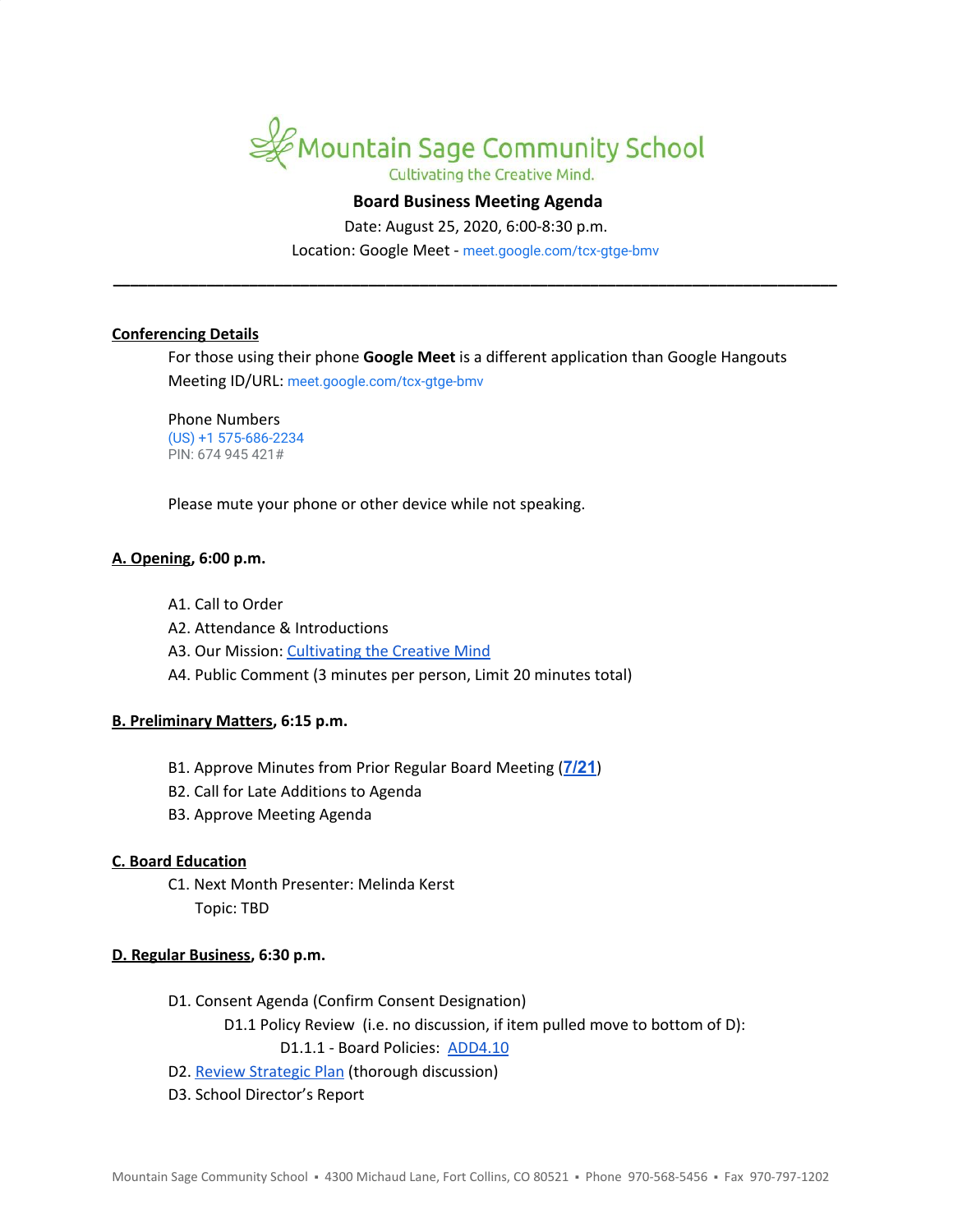- D3.1 Start of 20/21 SY Preliminary Report
- D4. Committee Updates
	- D4.1 Finance Committee Update
	- D4.2 Facilities Committee [Update](https://docs.google.com/document/d/1DlwFdowe4j23JcKTlRKnP-JlV_-hENN-A4yHOrtyekQ/edit)
	- D4.3 School Accountability Committee Update
	- D4.4 Board Logistics Committee Update
	- D4.5 Policy Discussion
		- D4.5.1 September Reviewing School Policies: [CF](https://drive.google.com/open?id=1Xxv2T6bQArqSfjBd4NWvmduf7cER1CPDxfaR-UgM4ik), [CFD,](https://drive.google.com/open?id=1pmw9tX3WnFFmGuxgkjZ-Bmnv9B-qH_WDH1cjkRhDlqc) [DJA,](https://drive.google.com/open?id=1oNPkij6QxnnLRpaLnsPPV7DWoyXqQcGe_oM_2CjkPSg) [DJB](https://drive.google.com/open?id=11I7KnqlJ6R5EJmYRfi3xjFpkdvCUzZPihKCKHFzdwsg)
- D5. Items of the Month (from Board [calendar](https://docs.google.com/document/d/12S6s-qevYMsnj8Cr2yw6uMO7S7hL3gz2oKvXZk5ZndQ/edit?usp=sharing))
	- D5.1 Aug Review, adjust and implement plan for the Strategic Plan Board
	- D5.2 Aug Board member appointments to be completed Board
	- D5.3 Aug Signed Board Member Agreements ([template](https://docs.google.com/document/d/1f6elj5bnQttIrJOPn2ZzBBbBHHvJk2Kn3kGwIwJ7uYs)) to Secretary Board
	- D5.4 Aug Begin Recruitment of Potential Board Members via Announcements Logistics
	- D5.5 Aug Review Board Election Related Documents on Website Logistics
	- D5.6 Aug Annual Independent Audit Finance Committee
	- D5.7 Aug Review all school policies by first board meeting and confirm that they are up to date. - Secretary
	- D5.8 Sep Welcome letter to school community President
	- D5.9 Sep First draft of audit to PSD on meeting agenda Business Manager/Director
	- D5.10 Sep Determine open number of board seats for election Logistics
- D6. Scheduling Matters
- D7. Miscellaneous
	- D7.1 SY 19/20/Summer Wrap-Up
		- D7.1.1 Resolve comments/edits on Board Calendar for 20/21 SY
		- D7.1.2 Other Loose Ends
	- D7.2 June/Self Retreat Discussion
	- D7.3 Board Section of School Newsletter Procedure
	- D7.4 Board Member Recruiting
	- D7.5 Open Forum re Board Operations for 20/21 SY

# **E. Closing, 8:30 p.m.**

- E1. List Assigned Action Items
- E2. Review [Upcoming](https://www.mountainsage.org/calendars/) School Calendar Events, Board Member Attendance
- E3. Call for Final Comments
- E4. Move to Adjourn
- E5. Closing Verse:

*Steadfast I stand in existence. With certainty I tread life's path. Love I cherish in the depths of my being. Hope I place in every deed.*